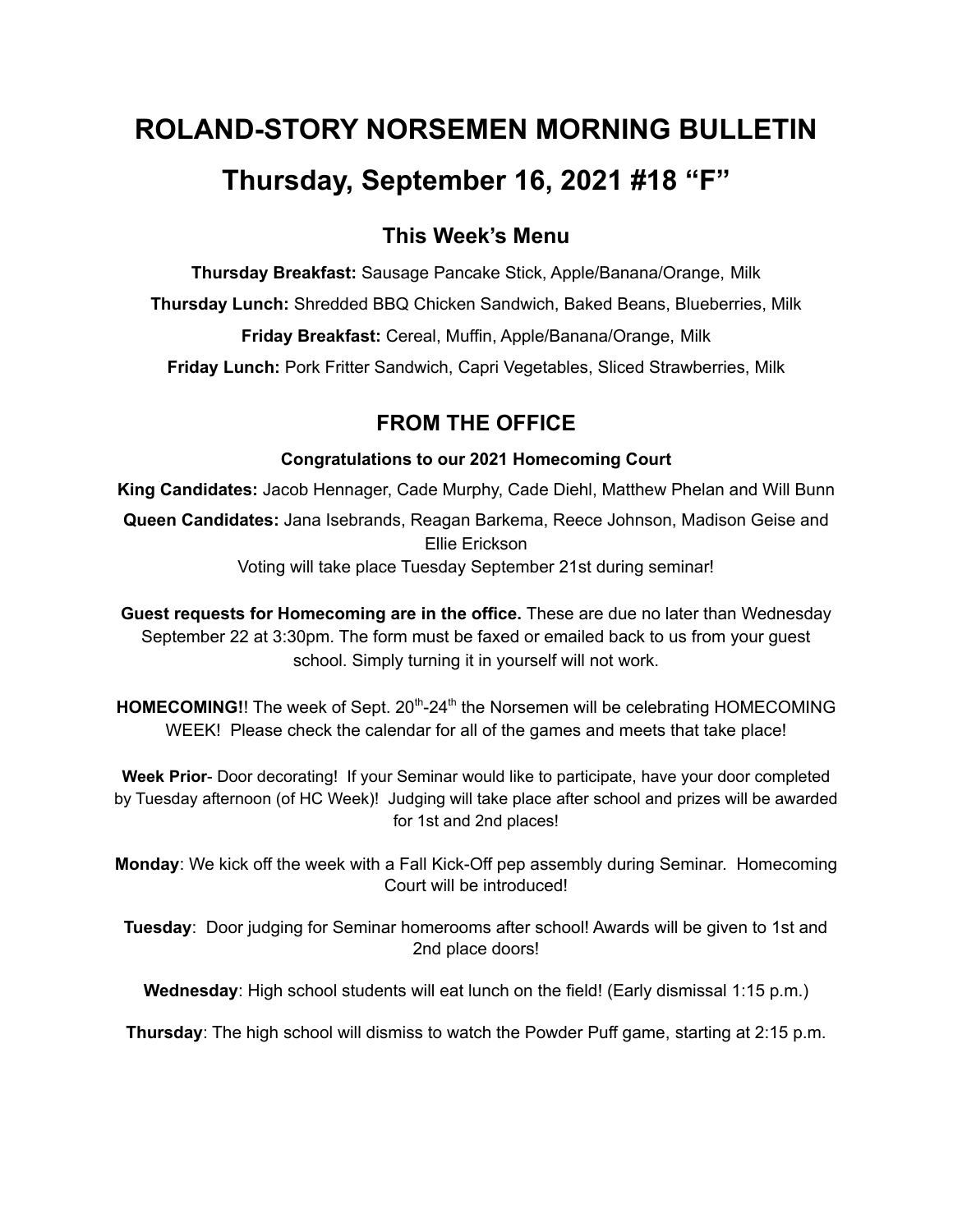**Friday:** Homecoming Parade! The parade will start at 2:15 p.m. There will be a Pep Rally with the announcement of the Homecoming King and Queen Coronation immediately following the parade at 2:45 p.m.

## **Homecoming Week Themes 9/20-9/24**

**Monday: Class Color Day**

9th-Yellow, 10th- Blue, 11th- Green, 12th- Pink, Staff- Purple

**Tuesday: Decade Day**

**Wednesday: Denim Day**

**Thursday: Hawaiian Day**

**Friday: Norsemen Spirit Day** ⚫️

**From the Counselor's Office:**

# **[COUNSELOR'S](https://docs.google.com/document/d/1vmwczNPbDzXe9vFaG5LJMQ7NYDv-i4oQJHybqA65TUc/edit?usp=sharing) FOLDER**

## *I plan to attend DMACC! (Seniors)*

*Any senior that plans to attend DMACC for the F'2022 should attend a college application session on Tuesday, September 28, during Seminar. A DMACC representative will be here during Seminar to help you with this application. Sign up in Mrs. Heisterkamp's office.*

#### **Scholarships**

\*University of Iowa: [Strayer-Rairden](https://drive.google.com/file/d/19dd2KrYVSWYKX2eleClYPvARc5_M10rR/view?usp=sharing) Scholarship- \$1,000 (renewable) due 1/31. Going to U of I and has declared Physics or Astronomy as their major

\*Most Valuable Student Contest by Elks National [Foundation](https://www.elks.org/scholars/scholarships/mvs.cfm)- \$1,000-\$12,500 due 11/15 For 4yr degree/full time basis. Do not have to be related to Elks members.

\*Legacy Awards by Elks National [Foundation-](https://www.elks.org/scholars/scholarships/Legacy.cfm) \$4,000 due 2/7 For children or grandchildren of Elks members.

[\\*StudentScholarsihps.org](https://drive.google.com/file/d/15_QGMs4o4nf-uHxHY58Ue31_w-7Qw42k/view?usp=sharing)

1) Be Bold Scholarship- \$25,102 due 9/30 2) Good Fortune Scholarship- \$1,000 due 9/30 3) CollegeXpress Scholarship- \$10,000 due 9/30 4) Nitro Scholarship- \$2,000 due 9/30 5) SP High School Scholarship- \$10,000 due 9/30 6) Women's Ministries Scholarship Program- \$20,000 due 10/15 7) NACME Scholarships- \$5,000 due 10/30